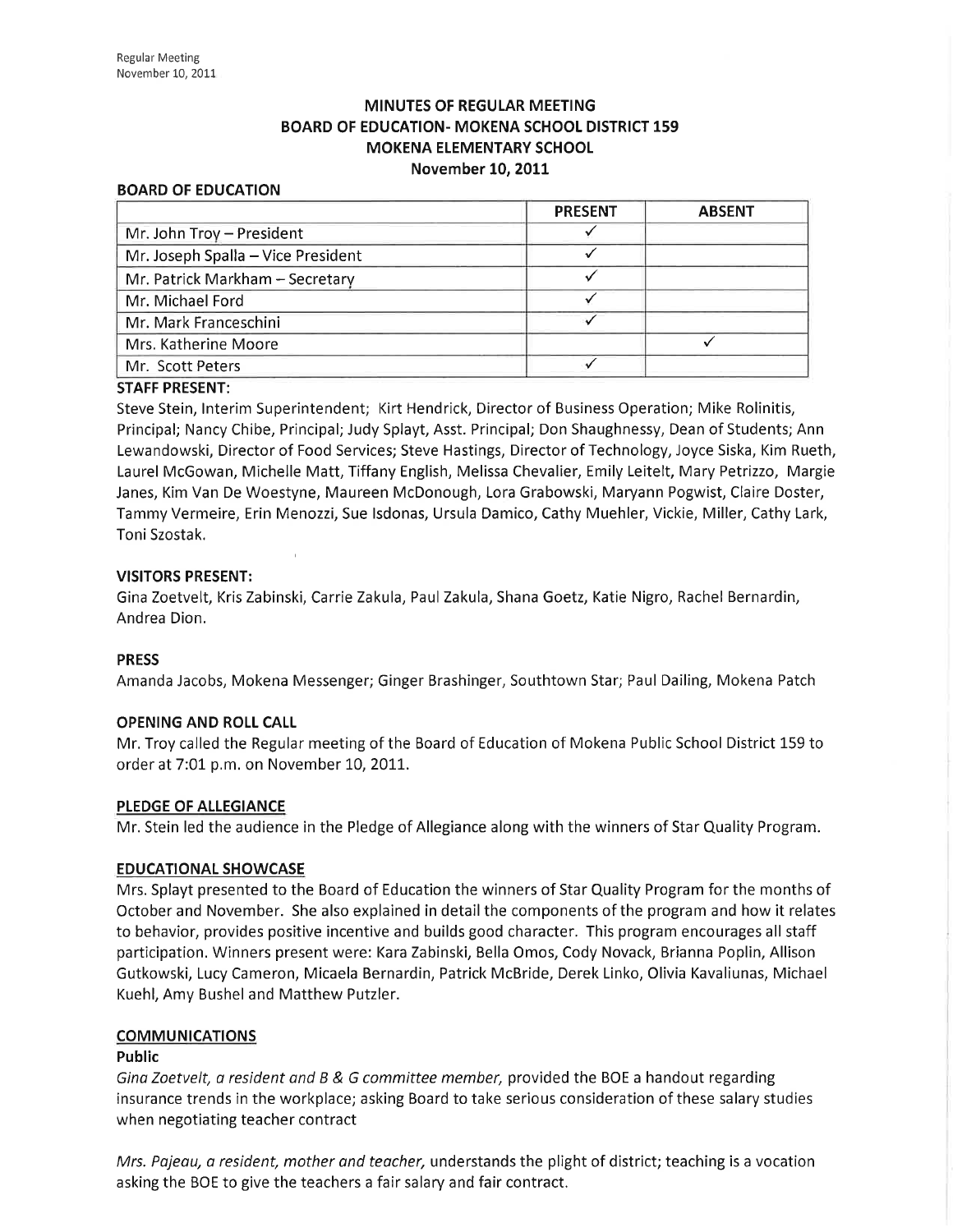# **MTA**

Craig Martinus spoke on behalf of the 93 teachers and professionals, gave a presentation outlining the negotiation process; the MTA is asking that the BOE to come to the table in the next two negotiations meeting with a fair contract offer.

Board of Education -No comment

## SUPERINTENDENT REPORT

Dr. Brad Katzmann "Do the Griff" - presented a donation along with Angela Earnst who organized the race; to the school district a monetary donation of 51400 and thanked the District for their participation.

## APPROVAL OF PREVIOUS MINUTES

Mr. Spalla moved, seconded by M. Ford to approve the following previous meeting minutes: Regular Meeting, October 13, 2011, Special Meeting, October 27, 2011, Closed Session, October 7, 2011, Closed Session, October 13, 2011 and Closed Session 1 &2 October 27, 2011...

## On Roll Call

Ayes: Mr. Ford, Mr. Franceschini, Mr. Markham, Mr. Peters, Mr. Spalla, Mr. Troy Nays: None **Abstain:** None MOTION CARRIED 6-0

## INFORMATION REPORTS

## FINANCIAI REPORT

Mr. Hendrick reviewed the Financial report with the Board of Education; the district is according to budget.

## TREASURER REPORT

Mr. Hendrick reviewed the Treasurer's report with the Board of Education.

## LINCOLN WAY SPECIAL EDUCATION MINUTES

Mr. Markham reviewed the important points:

• MIS building usage was discussed during the meeting

## BUILDINGS AND GROUNDS PRESENTATION

Mr. Stein gave an abbreviated presentation of the Powerpoint regarding MIS; possible closure; student demographics; trends; programs affected. Questions were asked by the Board and answered by Mr. Stein.

## STRATPLAN UPDATE

This program allows the district to make better financial predictions. Mr. Stein recommends that we create a new base model for more accurate predictions. Mr. Stein is recommending the Board enter into this agreement; the costs are justified.

## COMMITTEE REPORTS

- Finance- Chairman Peters discussed the levy process. The committee will be presenting the levy at the next December Board meeting. lt is difficult because we are working on the levy before we know what the needs are of the district.
	- $\circ$  Three year plan No movement on this at this point
	- o StratPlan ls very important to this committee
	- $\circ$  Contract Will have an incredible impact
- Policy-Chairman Markham reported the committee met prior to Board meeting;
	- o Looking into the possibilities of purchasing policies and developing better safeguards
	- o Will have some first reading ready for the next month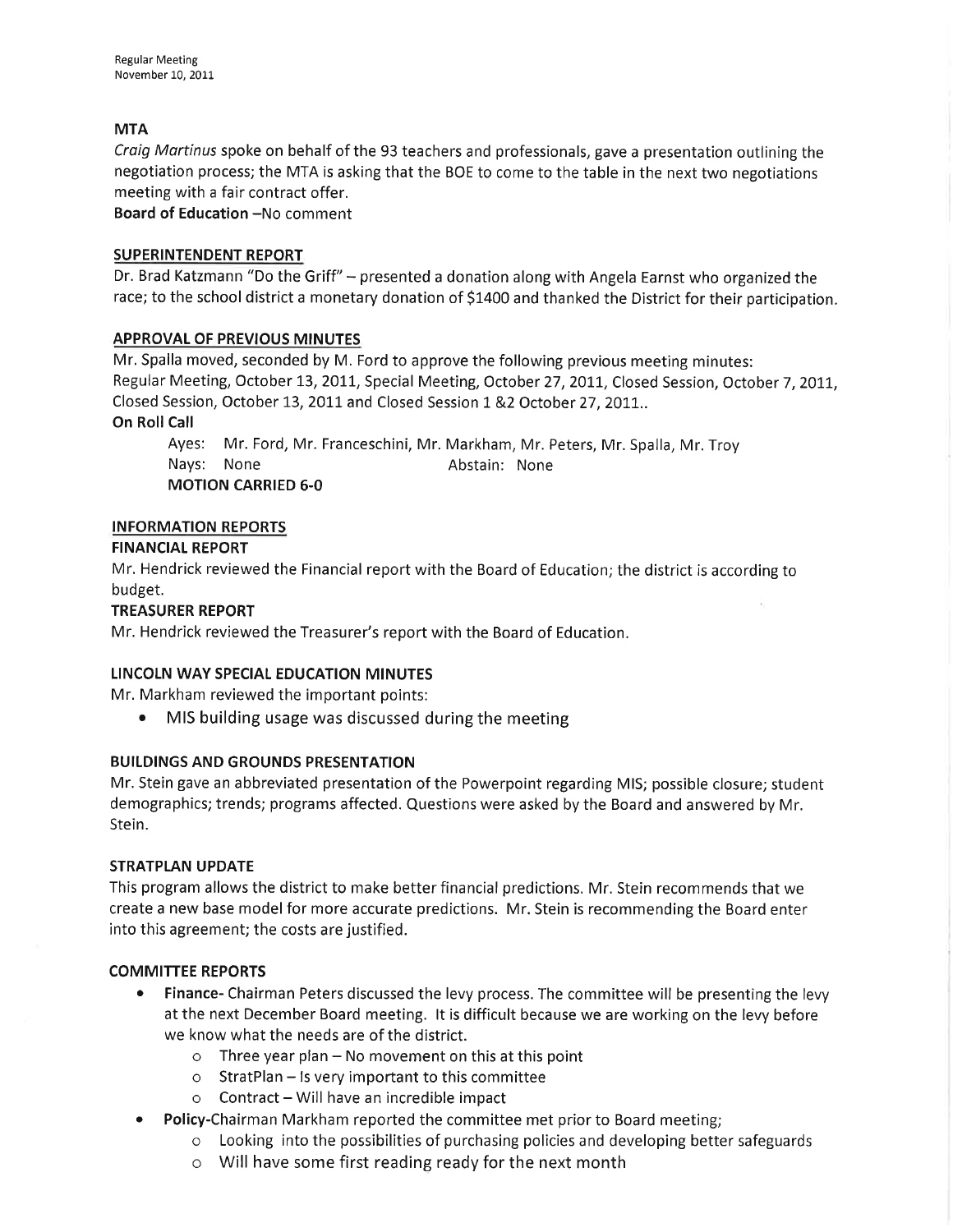- **Building & Grounds/Transportation-** Chairman Ford reported the committee next meeting is December 1<sup>st</sup>.
	- o need to be prepared for the public
	- o intend to have a public meeting late December or Early January
- **•** Parent Advisory- Chairman Spalla and the committee
	- o Reviewed the current MJHS discipline for the first quarter
	- o New MJHS referralform
	- o Reciprocal agreement with police
	- o Next Meeting February 2nd
- Curriculum Chairman Troy and Dr. Vitton are working on:
	- o the Kindergarten and early start impacts
	- o Need to have feedback by March due to personnel recommendations
	- o There is some concern that timelines may not work
	- o Additional scope: New Technology and curricular impact
- **Technology-** Chairman Spalla and the committee;
	- o Discussed of committee; need to coordinate with the curriculum committee
	- o work with Dr. vitton and Mr. Hastings to develop a long range plan
	- o Looked at the web sites to make them all have a similar look and feel
	- o Recording the meetings is still in progress

## SCHOOL IMPROVEMENT PLANS

Each school administrator gave an overview of their SIP goals. Questions were asked by the Board and answered.

# ENROLLMEN T UPDATE

Mr. Stein reviewed with the Board the official enrollment of the District; 1,809 students. This reflects a net loss of 138 students from last year.

## ANNUAL STATEMENT OF FINANCIAL AFFAIRS

Mr. Hendrick reviewed the Annual Statement of Financial Affairs with the Board of Education information be posted on our web site and the southtown star newspaper.

# ILLINOIS SCHOOL DISTRICT LIQUID ASSET FUND RESOLUTION

Mr. Hendrick reviewed with the Board of Education this fund and asking the Board approve to continue to invest in this fund.

## ACTION REQUESTS

**PERSONNEL** 

## Recommended Motion:

Mr. Peters moved to approve personnel recommendations 1 through 4 as presented, subject to successful background check, drug screening (if applicable) and physical". The motion was seconded by Mr. Spalla.

# On Roll Call

Ayes: Mr. Ford, Mr. Franceschini, Mr. Markham, Mr. Peters, Mr. Spalla, Mr. Troy, Nays: None **Abstain:** None MOTION CARRIED 6-0

## 1. Certified- New Hire

Kwiatkoski, Allison Psychologist District November 28, 2011 and Eane 6, Step F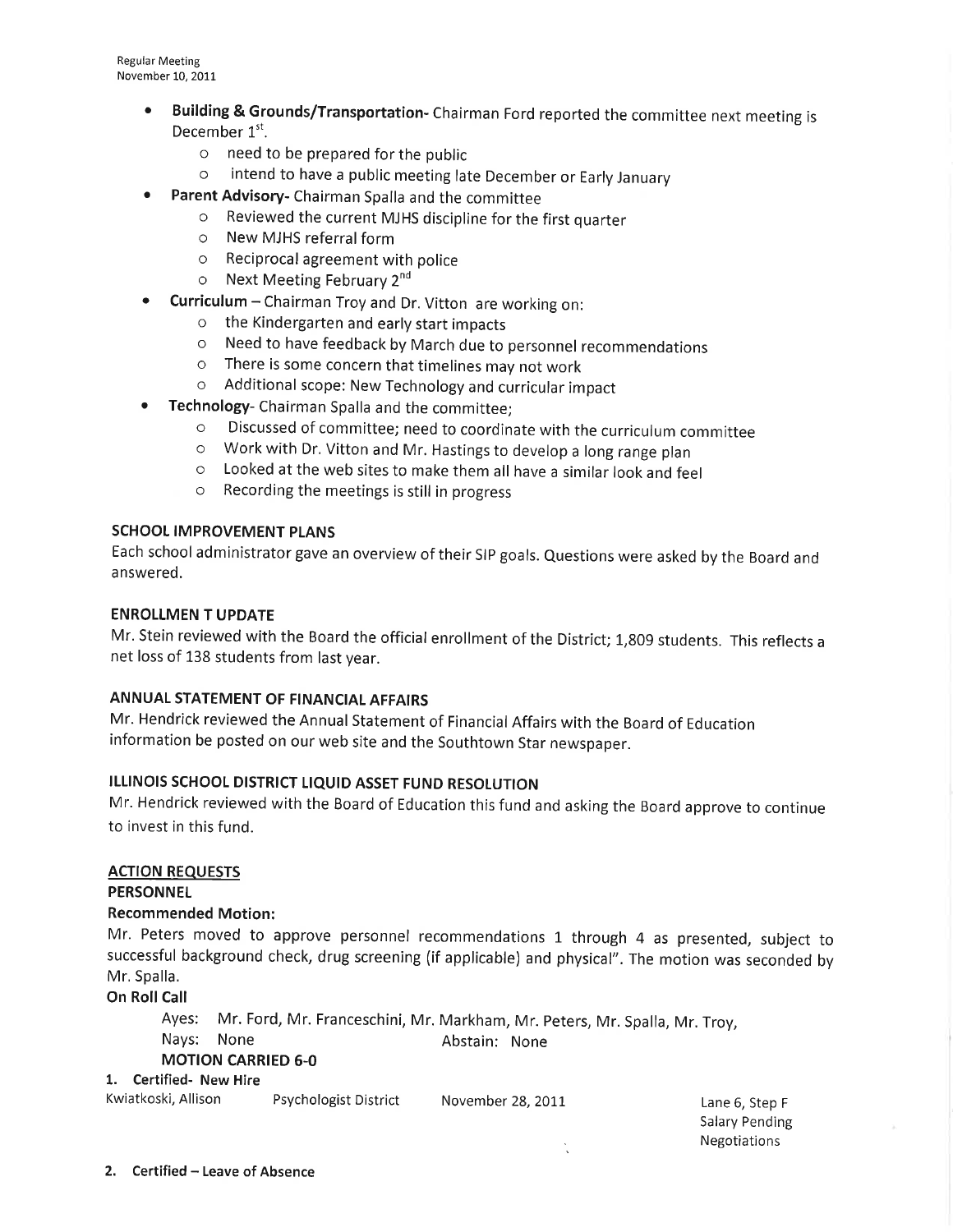| Truffa, Km<br>3.<br><b>Classified-Resignation</b> | Teacher     | MJH          | 10/18/2011<br>Thru 11/28/2011<br>(upon doctor's release) | Medical Leave |
|---------------------------------------------------|-------------|--------------|----------------------------------------------------------|---------------|
| Schuler, Anna                                     | Food Server | Food Service | October 25, 2011                                         |               |
| 4. Classified - New Hire<br>Walsberg, Mary        | Food Server | Food Service | October 17, 2011                                         | \$8.31/hr     |

DISTRICT BILLS

### Recommended Motion:

Mr. Spalla reviewed District bills this month. Mr. Spalla moved to approve the bills as presented. The motion was seconded by Mr. Franceschini.

3hrs/day/166/yr

### On Roll Call

Ayes: Mr. Ford, Mr. Franceschini, Mr. Markham, Mr. peters, Mr. Spalla, Mr. Troy, Nays: None **Abstain:** None MOTION CARRIED 6-0

## JOB DESCRIPTION- DEAN OF STUDENTS

### Recommended Motion:

Mr. Spalla moved to approve the updated job description for Dean of Students as presented. The motion was seconded by Mr. Franceschini.

#### On Roll Call

Ayes: Mr. Ford, Mr. Franceschini, Mr. Markham, Mr. Peters, Mr. Spalla, Mr, Troy, Nays: None **Abstain:** None MOTION CARRIED 6-0

## STRATPLAN APPROVAL

### Recommended Motion:

Mr. Ford moved to approve the purchase of the StratPlan software update for 2011-2012 school year for 58,000 as presented. The motion was seconded by Mr. Spalla,

## On Roll Call

Ayes: Mr. Ford, Mr. Franceschini, Mr. Markham, Mr. Peters, Mr. Spalla, Mr. Troy, Nays: None **Abstain:** None MOTION CARRIED 6-0

### AMENDED ASSIGNMENTS OF CURRICULUM COMMITTEE

### Recommended Motion:

Mr, Troy moved to approve the Curriculum Committee amended assignments as presented. The motion was seconded by Mr, Spalla,

On Roll Call

Ayes: Mr. Ford, Mr. Franceschini, Mr. Markham, Mr. Peters, Mr. Spalla, Mr. Troy,

Nays: None **Abstain:** None

### **MOTION CARRIED 6-0**

### 2011 TENTATIVE CERTIFICATE OF TAX LEVY

### Recommended Motion:

Mr. Peters moved to have the Board approve the 2011 Tentative Tax Levy as shown in Exhibit A. The motion was seconded by Mr. Franceschini.

On Roll Call

Ayes: Mr. Ford, Mr. Franceschini, Mr. Markham, Mr. Peters, Mr. Spalla, Mr. Troy, Nays: None **Abstain:** None MOTION CARRIED 6-0